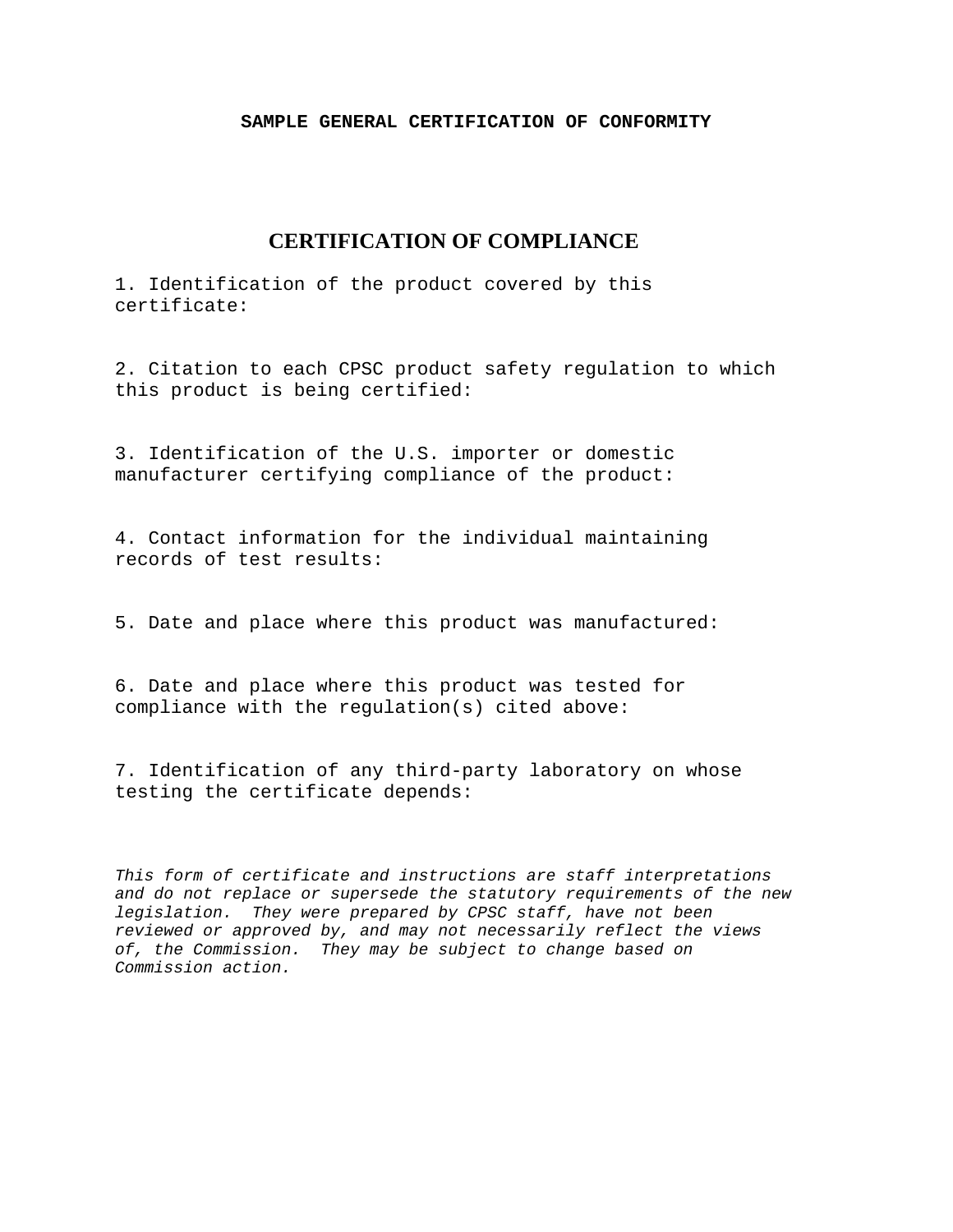#### Instructions for completing the General Certification of Conformity

General Instructions. This sample shows the information that is required for an acceptable certification required by section 14(g) of the Consumer Product Safety Act, 15 U.S.C. § 2063(g).

The required information must be provided in English.

Item 1: Describe the product covered by this certification in enough detail to match the certificate to each product it covers and no others.

Item 2: The certificate must identify separately each rule, ban, standard or regulation under the Acts administered by the Commission that is applicable to the product.

Item 3: Provide the name, full mailing address, and telephone number of the importer or U.S. domestic manufacturer certifying the product.

Item 4: Provide the name, full mailing address, e-mail address and telephone number of the person maintaining test records in support of the certification.

Item 5: Provide the date(s) when the product was manufactured by at least month and year. For the place of manufacture provide at least the city and country or administrative region of the place where the product was finally manufactured or assembled. If the same manufacturer operates more than one location in the same city, provide the street address of the factory.

Item 6: Give the date of the tests or test report(s) on which certification is being based and the location(s) of the testing.

Item 7: If a third-party laboratory tested the product or conducted a testing program on which the certification is based, give the name, full mailing address and telephone number of the laboratory.

*This form of certificate and instructions are staff interpretations and do not replace or supersede the statutory requirements of the new legislation. They were prepared by CPSC staff, have not been reviewed or approved by, and may not necessarily reflect the views of, the Commission. They may be subject to change based on Commission action.*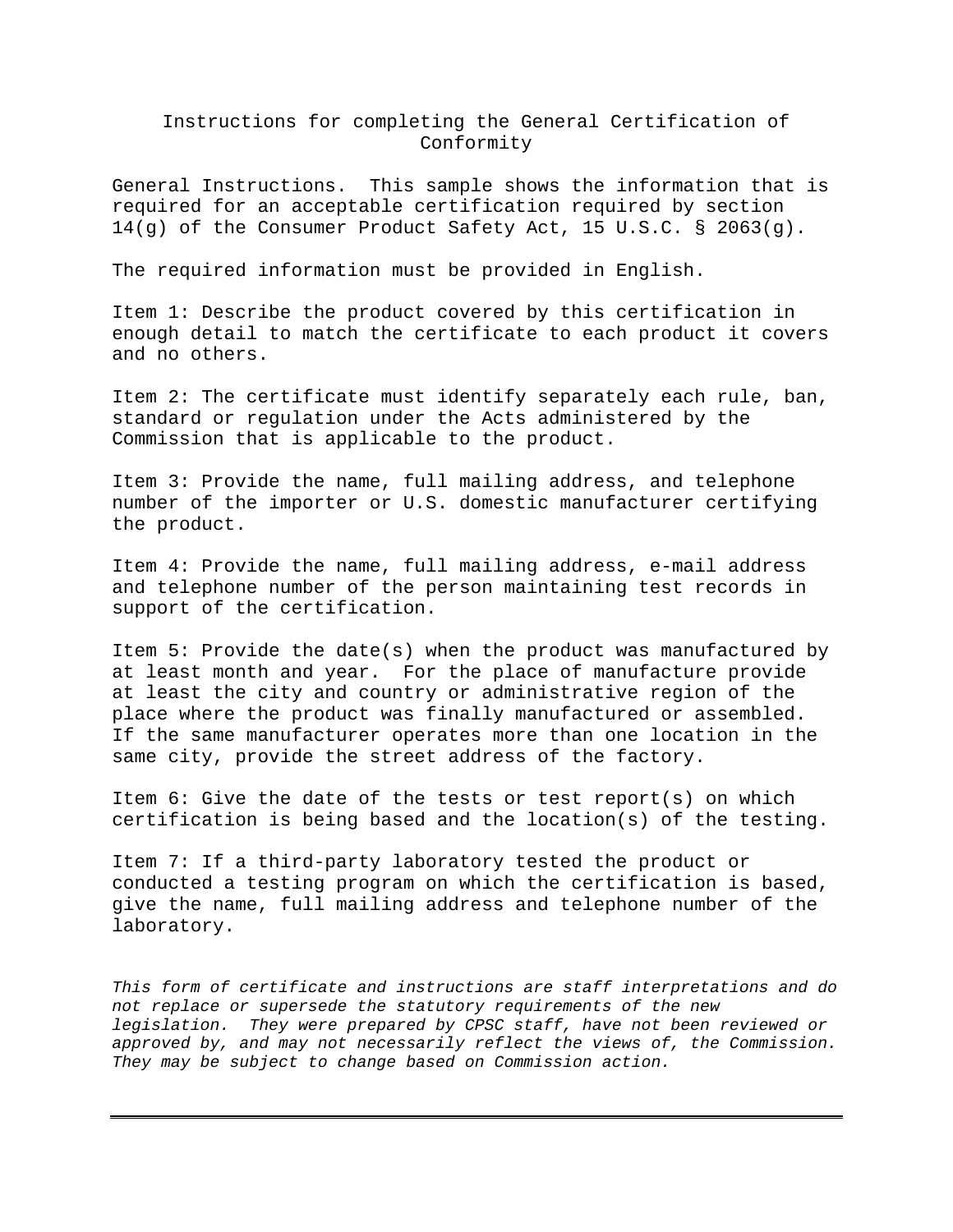## **Q. Can electronic certificates be used to meet the requirements of Section 102 rather than paper?**

A. The Commission has issued a rule specifically allowing use of an electronic certificate provided the Commission has reasonable access to it, it contains all of the information required by section 102 of the CPSIA, and it complies with the other requirements of the rule. The rule is available on the CPSC World Wide Web site at <http://www.cpsc.gov/businfo/frnotices/fr09/certification.pdf>

## **Q. Who must issue the certificate?**

A. Under the Commission's rule at [http://www.cpsc.gov/businfo/frnotices/fr09/certification.pdf,](http://www.cpsc.gov/businfo/frnotices/fr09/certification.pdf) for products manufactured overseas, the certificate must be issued by the importer. For products produced outside the United States, the certificate must be issued by the U.S. manufacturer. Neither a foreign manufacturer nor a private labeler is required to issue a certificate. Neither need be identified on the certificate issued by the importer or domestic manufacturer.

## **Q. Must each shipment be "accompanied" by a certificate?**

A. Yes, the law requires that each import (and domestic manufacturer) shipment be "accompanied" by the required certificate. The requirement applies to imports and products manufactured domestically. Under the rule issued by the Commission an electronic certificate is "accompanying" a shipment if the certificate is identified by a unique identifier and can be accessed via a World Wide Web URL or other electronic means, provided the URL or other electronic means and the unique identifier are created in advance and available with the shipment. Certificates can also be transmitted electronically to a broker with other customs entry documents before a shipment arrives so long as they are available to the Commission or Customs and Border Protection staff if the product or shipment is inspected.

#### **Q. Is the importer or U.S. manufacturer required to supply the certificate to its distributors and retailers?**

A. Yes. The importer or U.S. manufacturer is required to "furnish" the certificate to its distributors and retailers. The Commission's rule states that this requirement is satisfied if the importer or U.S. manufacturer provides its distributors and retailers a reasonable means to access the certificate.

#### **Q. Must the certifier sign the certificate?**

A. No. Issuing the certificate satisfies the new law. It does not have to be signed by the issuer.